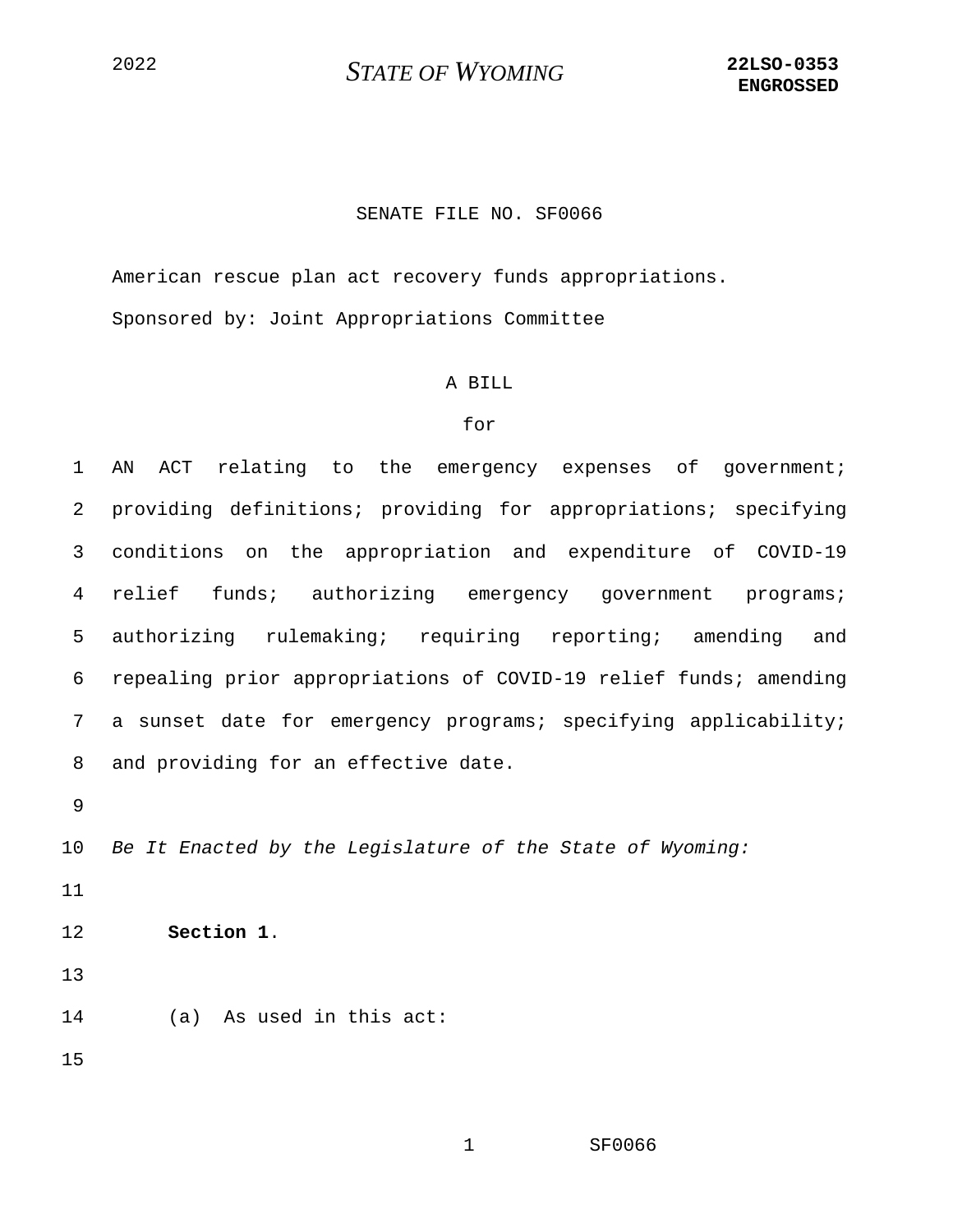1 (i) "Agency" means any governmental unit or branch of 2 government receiving an appropriation under this act; 3 4 (ii) "Appropriation" means the authorizations granted 5 by the legislature under this act to make expenditures from and 6 to incur obligations against the funds as specified; 7 8 (iii) "ARPD" means American Rescue Plan Act direct 9 funds, which are any unexpended, unobligated funds received by 10 the state of Wyoming through the Coronavirus State Fiscal 11 Recovery Fund established under section 602 of title VI of the 12 federal Social Security Act, as created by section 9901 of the 13 American Rescue Plan Act of 2021, P.L. 117-2. "ARPD" shall not 14 include expenditures authorized under the American Rescue Plan 15 Act of 2021, P.L. 117-2, section 602(c)(1)(C) for revenue 16 replacement for the provision of government services to the 17 extent of the state of Wyoming's reduction in revenue; 18 19 (iv) "This appropriation" when used in a footnote 20 shall be construed as a reference to that portion of the 21 appropriated funds identified in the footnote. 22

23 **Section 2.**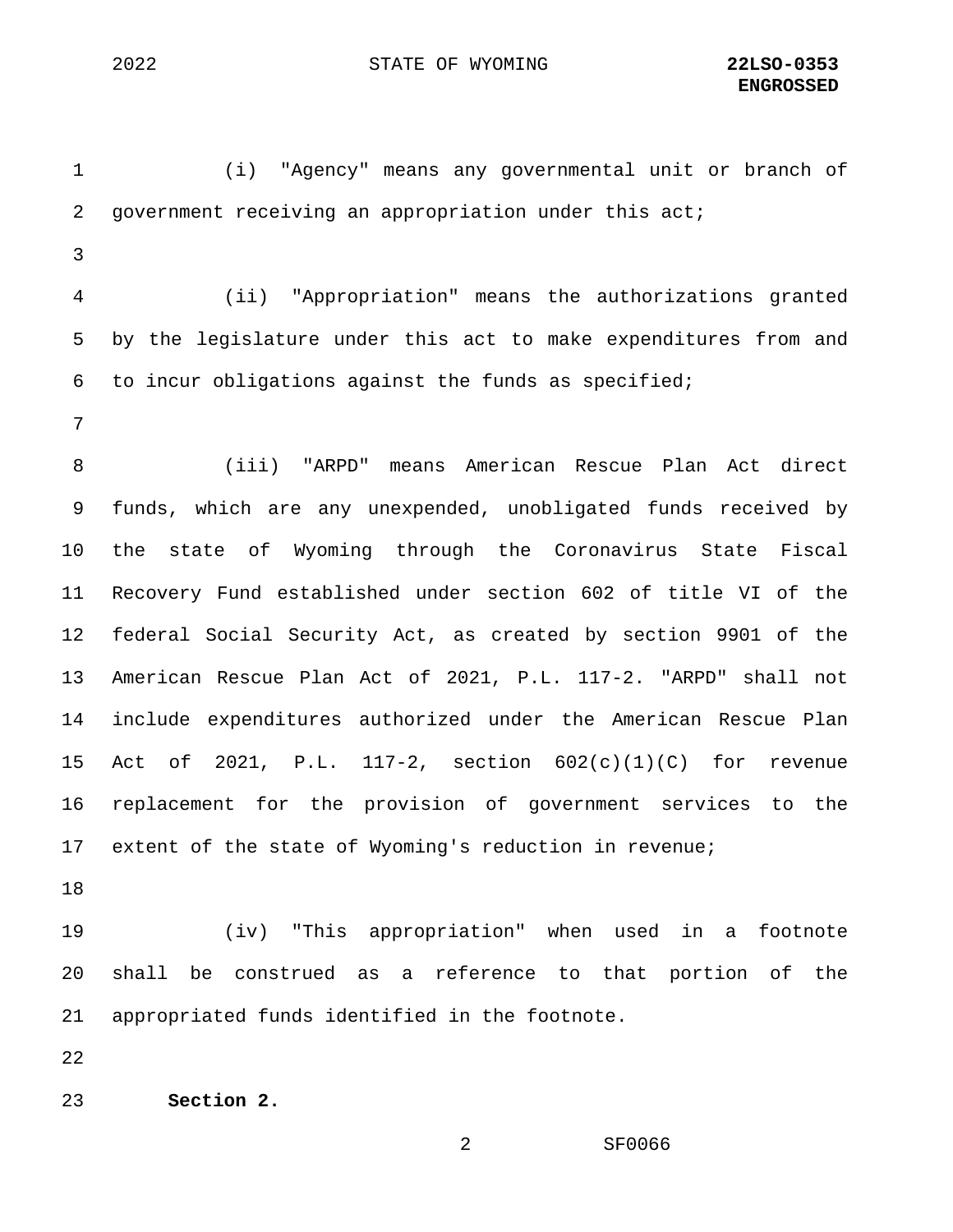1

2 (a) The following sums of money, or so much thereof as is 3 necessary, are appropriated to the specified agencies to be 4 expended for the purposes and programs specified by this act 5 beginning March 27, 2022 and ending December 31, 2026. Unless 6 otherwise specifically provided, the conditions, terms and other 7 requirements on appropriations in this act are effective until 8 December 31, 2026.

9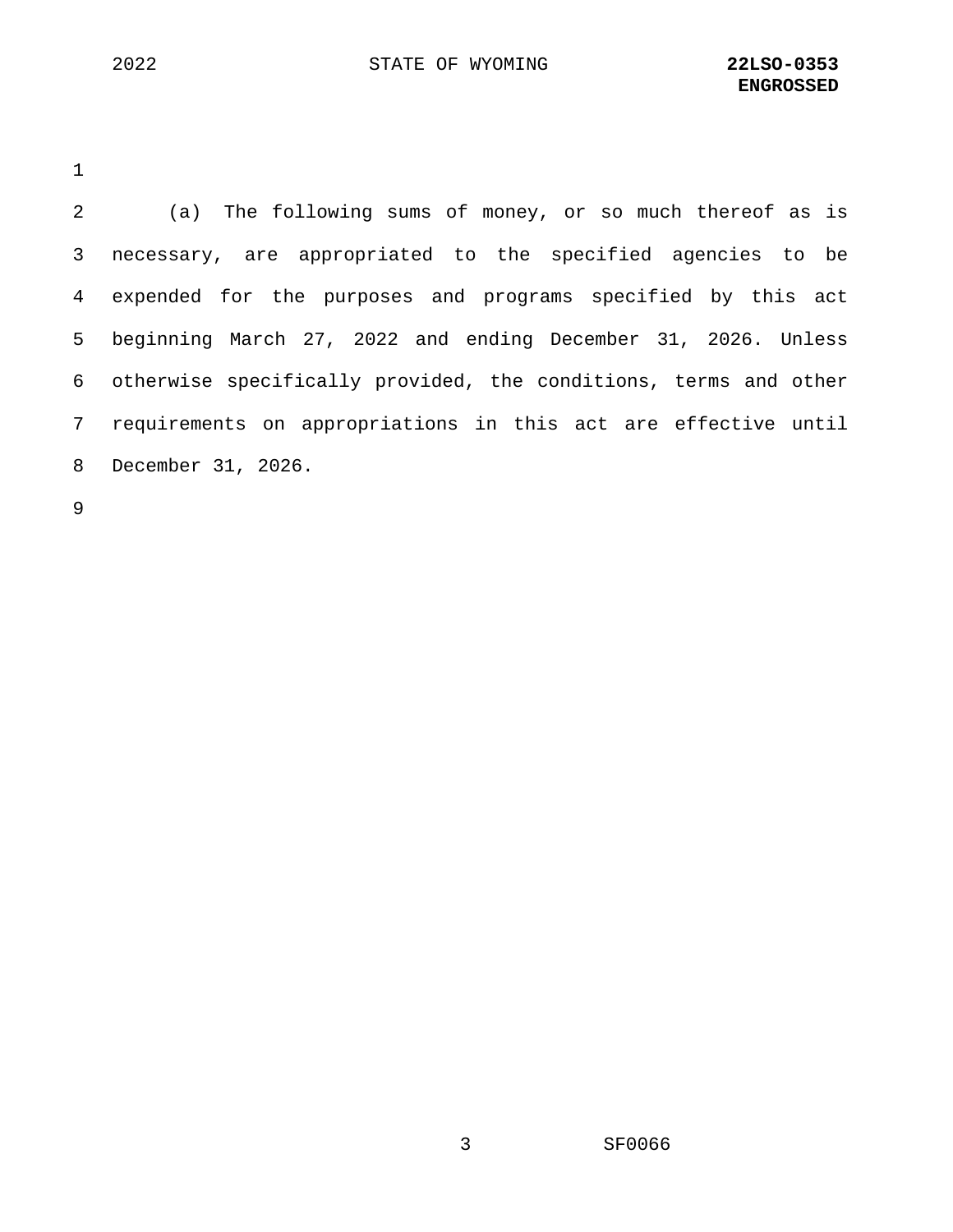|               | OTHER |  |
|---------------|-------|--|
| APPROPRIATION | FUNDS |  |
| <b>FOR</b>    | Ŝ     |  |

## **Section 400. AMERICAN RESCUE PLAN DIRECT (ARPD) APPROPRIATIONS**

| 3  | AGENCY & PROGRAM                            |                 |  |
|----|---------------------------------------------|-----------------|--|
| 4  | 001 - Discr. Health Response <sup>1.</sup>  | 50,000,000 ARPD |  |
| 5  | $001$ - Workforce Prqms $2.$                | 10,000,000 ARPD |  |
| 6  | 024 - Outdoor Rec. Grant Prgm <sup>3.</sup> | 10,000,000 ARPD |  |
| 7  | 024 - Outdoor Rec. & Tourism 4.             | 2,000,000 ARPD  |  |
| 8  | 045 - Tech. Needs for WyoLink 5.            | 35,000,000 ARPD |  |
| 9  | 045 - Air Service Financial Assistance 25.  | 8,832,058 ARPD  |  |
| 10 | 048 - HHS Staffing Stabilization 6.         | 10,000,000 ARPD |  |
| 11 | 048 - HHS Innovation Fund $7$               | 5,000,000 ARPD  |  |
| 12 | 048 - EMS Dispatch Cert. 8.                 | 84,000 ARPD     |  |
| 13 | 048 - 2-1-1 Capacity Building $9.$          | 1,750,000 ARPD  |  |
| 14 | 10.<br>048 - EMS Stabilization Fund         | 5,000,000 ARPD  |  |
| 15 | 048 - EMS Regionalization Pilot 11.         | 5,000,000 ARPD  |  |
| 16 | 048 - WYHS (FY2023) 12.                     | 2,749,894 ARPD  |  |
| 17 | 048 - HHS Cap. Imprv.                       |                 |  |
| 18 | 13.<br>& Provider Relief                    | 5,000,000 ARPD  |  |
| 19 | 048 - 24-7 Suicide Prevention $26.$         | 2,100,000 ARPD  |  |
| 20 | 048 - Rural Health Clinics <sup>27.</sup>   | 15,000,000 ARPD |  |
| 21 | 049 - Crisis Beds/                          |                 |  |
| 22 | Stabilization Svcs 14.                      | 750,000 ARPD    |  |
| 23 | 15.<br>057 - WYIN Loan & Grant Prgm         | 6,427,477 ARPD  |  |
| 24 | 060 - HHS Capital Construction 16.          | 55,000,000 ARPD |  |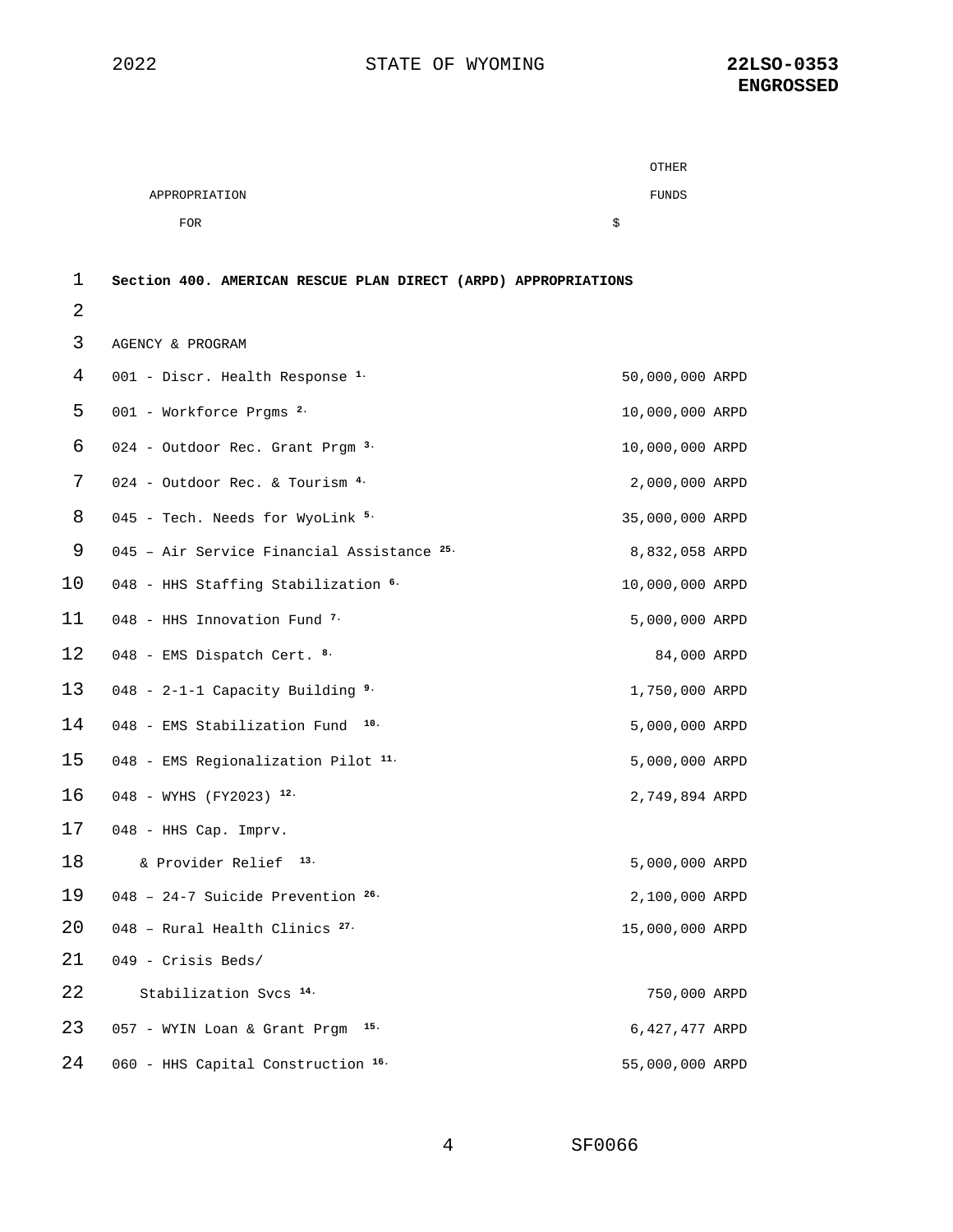|             |                                                                                    | OTHER           |
|-------------|------------------------------------------------------------------------------------|-----------------|
|             | APPROPRIATION                                                                      | <b>FUNDS</b>    |
|             | <b>FOR</b>                                                                         | \$              |
| $\mathbf 1$ | 060 - Local Gov. Support Projects 17.                                              | 50,000,000 ARPD |
| 2           | 060 - Eligible Water                                                               |                 |
| 3           | & Sewer Projects <sup>18.</sup>                                                    | 50,000,000 ARPD |
| 4           | 067 - Family Medicine                                                              |                 |
| 5           | Residency Program 19.                                                              | 708,407 ARPD    |
| 6           | 067 - WWAMI T&F Inflation 20.                                                      | 1,579,948 ARPD  |
| 7           | 080 - SUD Treatment Backlog 21.                                                    | 1,200,000 ARPD  |
| 8           | 085 - Connect Wyoming 2 <sup>22.</sup>                                             | 25,000,000 ARPD |
| 9           | 101 - Circuit Court eFiling 23.                                                    | 2,140,000 ARPD  |
| 10          | $101$ - PPE & Tests $^{24}$ .                                                      | 150,000 ARPD    |
| 11          | TOTAL                                                                              | 360, 471, 784   |
| 12          |                                                                                    |                 |
| 13          | This appropriation to the governor's office is for purposes of responding<br>1.    |                 |
| 14          | to the COVID-19 public health emergency.                                           |                 |
| 15          |                                                                                    |                 |
| 16          | This appropriation to the governor's office is for distribution to or<br>2.<br>(a) |                 |
| 17          | through the Wyoming business council, department of workforce services,            |                 |
| 18          | University of Wyoming or Wyoming community college commission and community        |                 |
| 19          | colleges for:                                                                      |                 |
| 20          |                                                                                    |                 |
| 21          | (i) Pre-apprenticeships and apprenticeships;                                       |                 |
| 22          |                                                                                    |                 |
| 23          | Targeted healthcare workforce programs;<br>(iii)                                   |                 |
| 24          |                                                                                    |                 |
|             |                                                                                    |                 |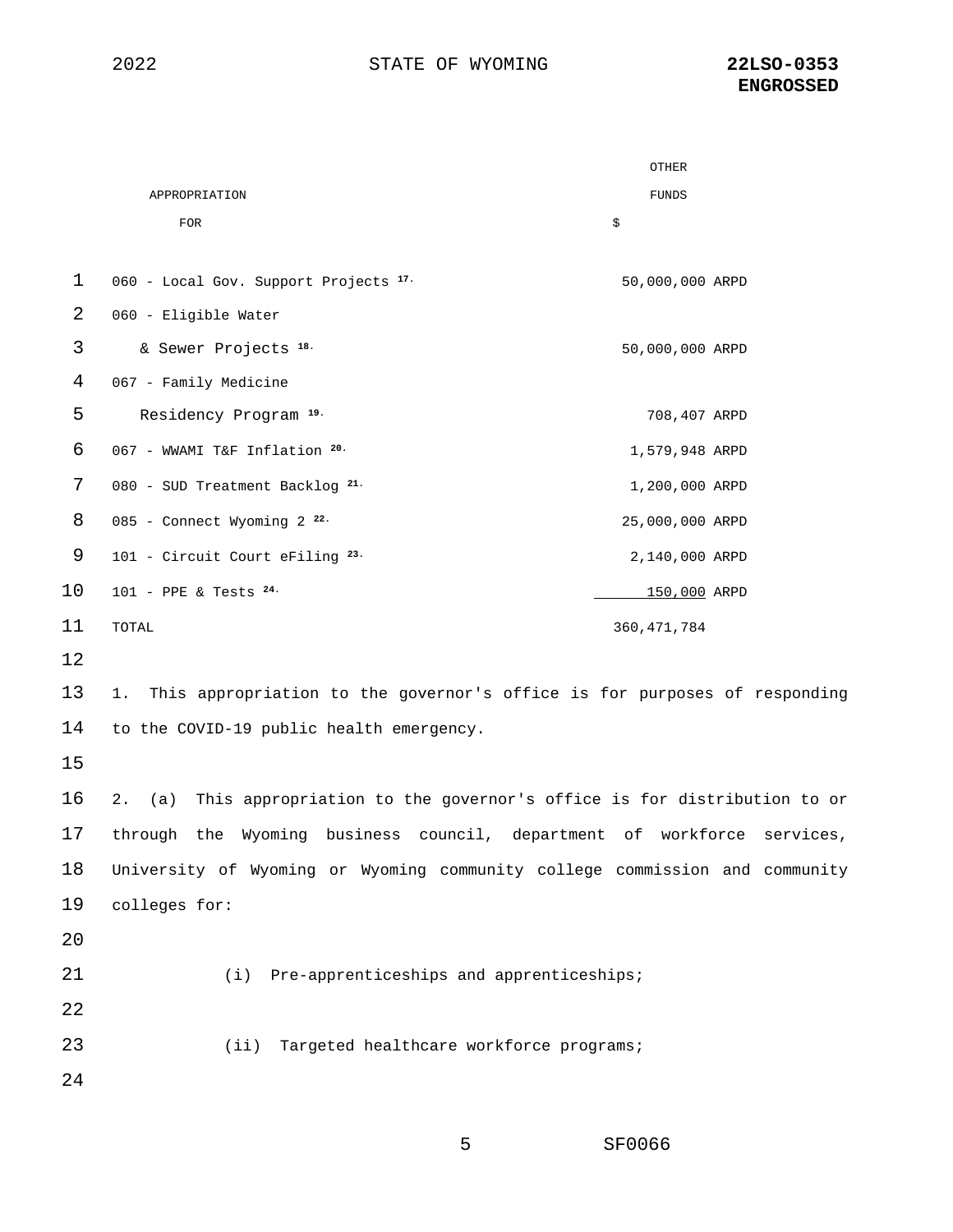|    | OTHER                                                                            |
|----|----------------------------------------------------------------------------------|
|    | <b>FUNDS</b><br>APPROPRIATION                                                    |
|    | <b>FOR</b><br>\$                                                                 |
| 1  | (iii)<br>Targeted early childhood workforce programs;                            |
| 2  |                                                                                  |
| 3  | Dislocated and underemployed talent transition programs;<br>(iv)                 |
| 4  |                                                                                  |
| 5  | Workforce development for targeted populations who do not<br>(v)                 |
| 6  | qualify for other assistance, including prisoners released on parole;            |
| 7  |                                                                                  |
| 8  | (vi) Assistance to former Wyoming residents who have intent to                   |
| 9  | return to Wyoming for careers;                                                   |
| 10 |                                                                                  |
| 11 | (vii)<br>Economic development training for state, local and private              |
| 12 | economic development professions.                                                |
| 13 |                                                                                  |
| 14 | funds from this appropriation shall be expended on post-<br>(b)<br>No            |
| 15 | secondary education other than for career and technical education determined     |
| 16 | by the governor to be critical to the Wyoming workforce.                         |
| 17 |                                                                                  |
| 18 | This appropriation to the department of state parks and cultural resources<br>3. |
| 19 | is for products, projects and grants in response to the COVID-19 public health   |
| 20 | emergency that qualify as ARPD expenditures.                                     |
| 21 |                                                                                  |
| 22 | This<br>appropriation to the department of state parks and<br>cultural<br>4.     |
| 23 | resources, office of outdoor recreation, is for qualifying ARPD expenditures.    |
| 24 |                                                                                  |
|    |                                                                                  |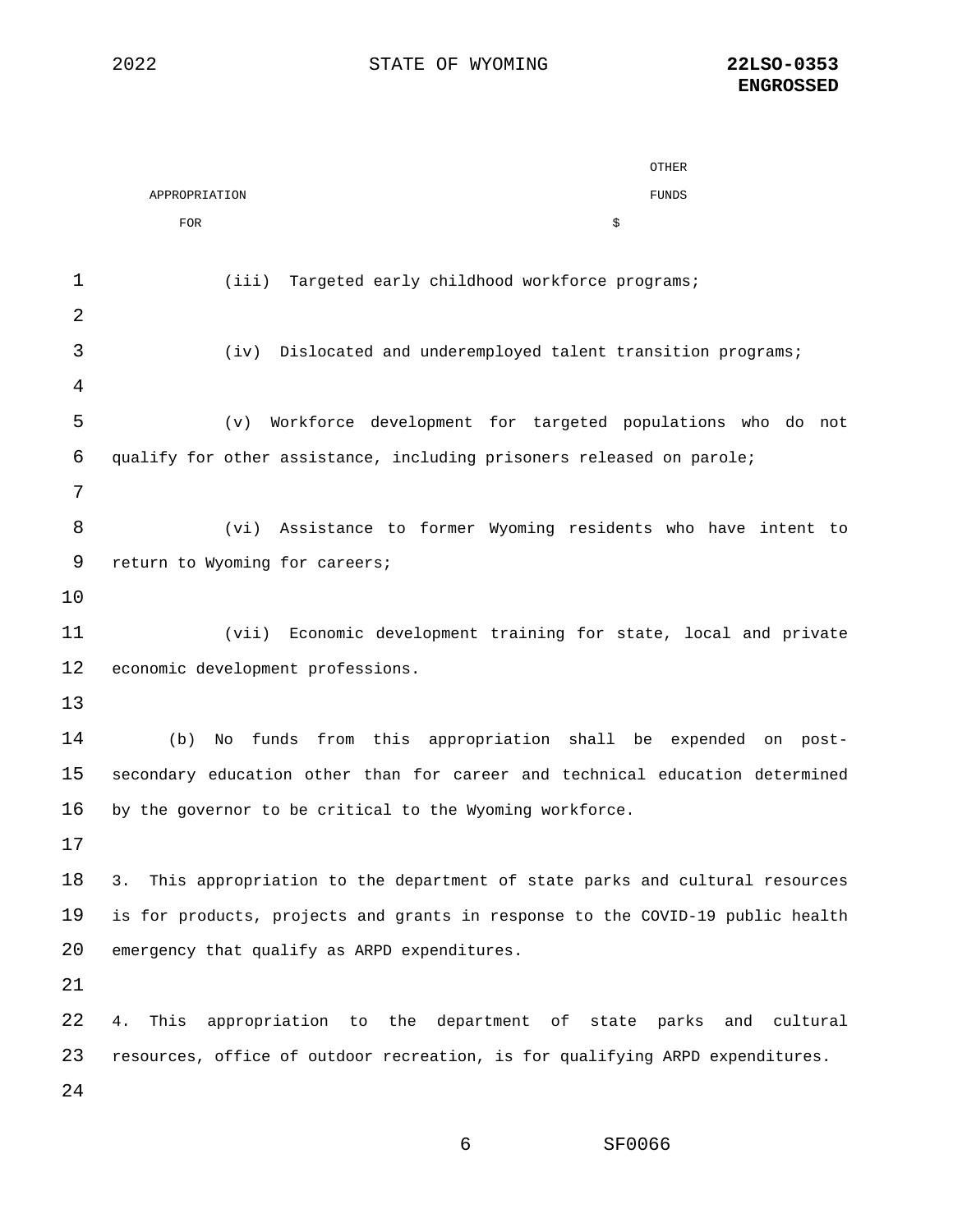|               | OTHER |
|---------------|-------|
| APPROPRIATION | FUNDS |
| <b>FOR</b>    |       |

 5. This appropriation to the department of transportation is for qualifying ARPD state or local government expenditures related to the WyoLink statewide public safety interoperable radio communications system, hardware and network. This appropriation is for purposes of assisting Wyoming's continued response to the COVID-19 public health emergency and improved connectivity of first responders.

 6. This appropriation to the department of health is for purposes of providing emergency funding for staff retention and for attracting employees to health and human services provider groups. The department of health shall provide priority for funding under this footnote to employees who care for vulnerable populations and at risk populations.

 7. This appropriation to the department of health is for purposes of providing grants for health and human services innovations in rural health care, long-term care, provision of human services, community behavioral health, mental health and health information technology and digital medical innovation.

 8. This appropriation to the department of health is for the establishment of emergency medical dispatch statewide certification, which could include training, hardware and other activities to improve emergency response times and patient outcomes related to the emergency response to the COVID-19 public health emergency.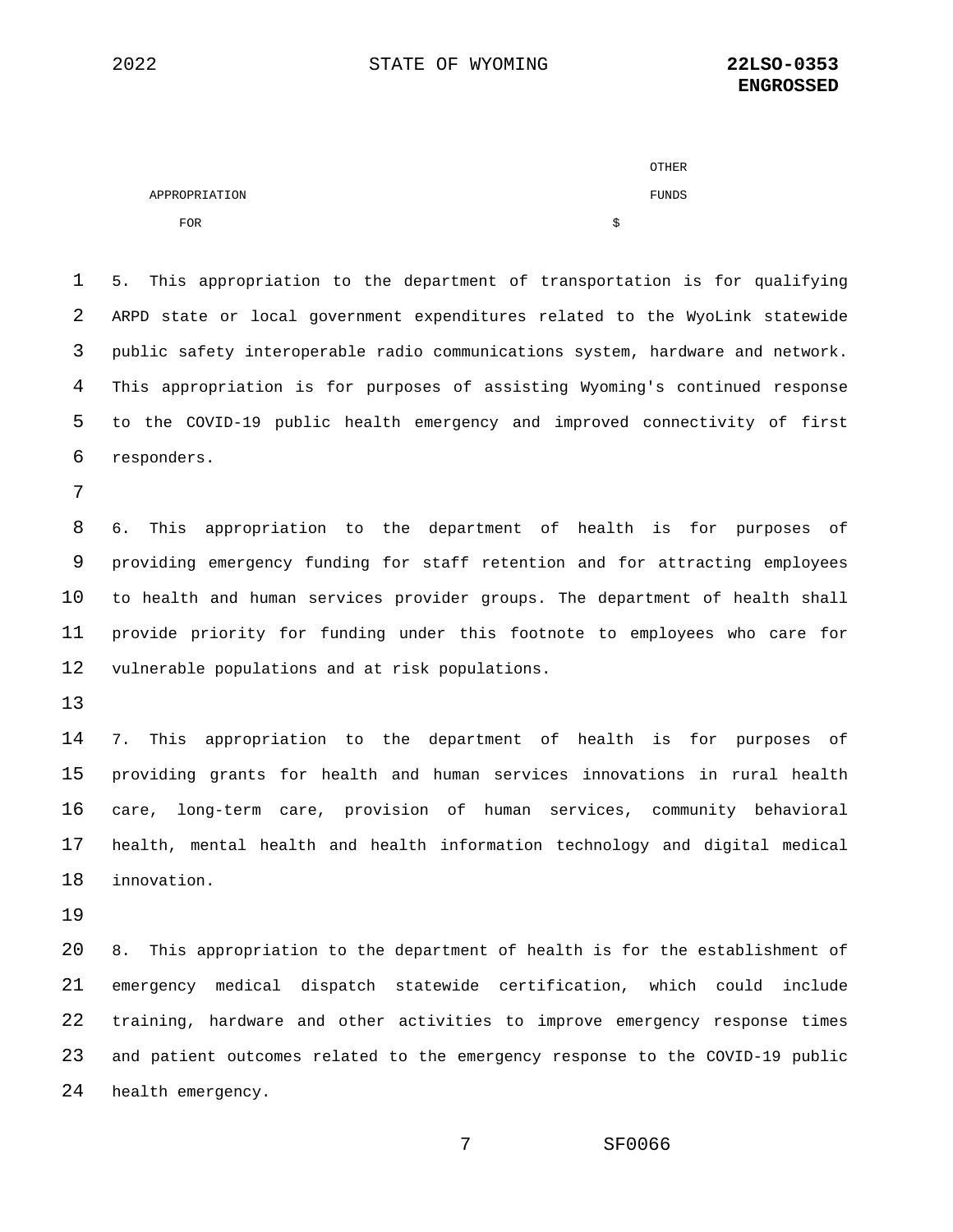|               | <b>OTHER</b> |
|---------------|--------------|
| APPROPRIATION | FUNDS        |
| <b>FOR</b>    |              |

 9. This appropriation to the department of health is for purposes of enhancing the capacity of the Wyoming 2-1-1 directory of resources to provide comprehensive information and referrals to improve the emergency response to the COVID-19 public health emergency.

 10. This appropriation to the department of health is for purposes of providing grants to stabilize emergency medical services. The department shall not provide any grant under this footnote if the grant will prolong a business entity that otherwise does not have the resources needed to continue to operate during the period of the grant.

 11. This appropriation to the department of health is for purposes of establishing an emergency medical services regionalization pilot opportunity for the five (5) trauma regions across Wyoming and investigating alternative options for emergency medical services that improve access and reduce costs. Expenditure of this appropriation is conditioned upon a match of funds in the ratio of one dollar (\$1.00) of appropriated funds to not less than one dollar (\$1.00) from any other source.

 12. This appropriation to the department of health, aging division, is for the Wyoming home services program. This appropriation shall be used in lieu of expenditure of state general funds for any qualifying ARPD expenditures for the Wyoming home services program.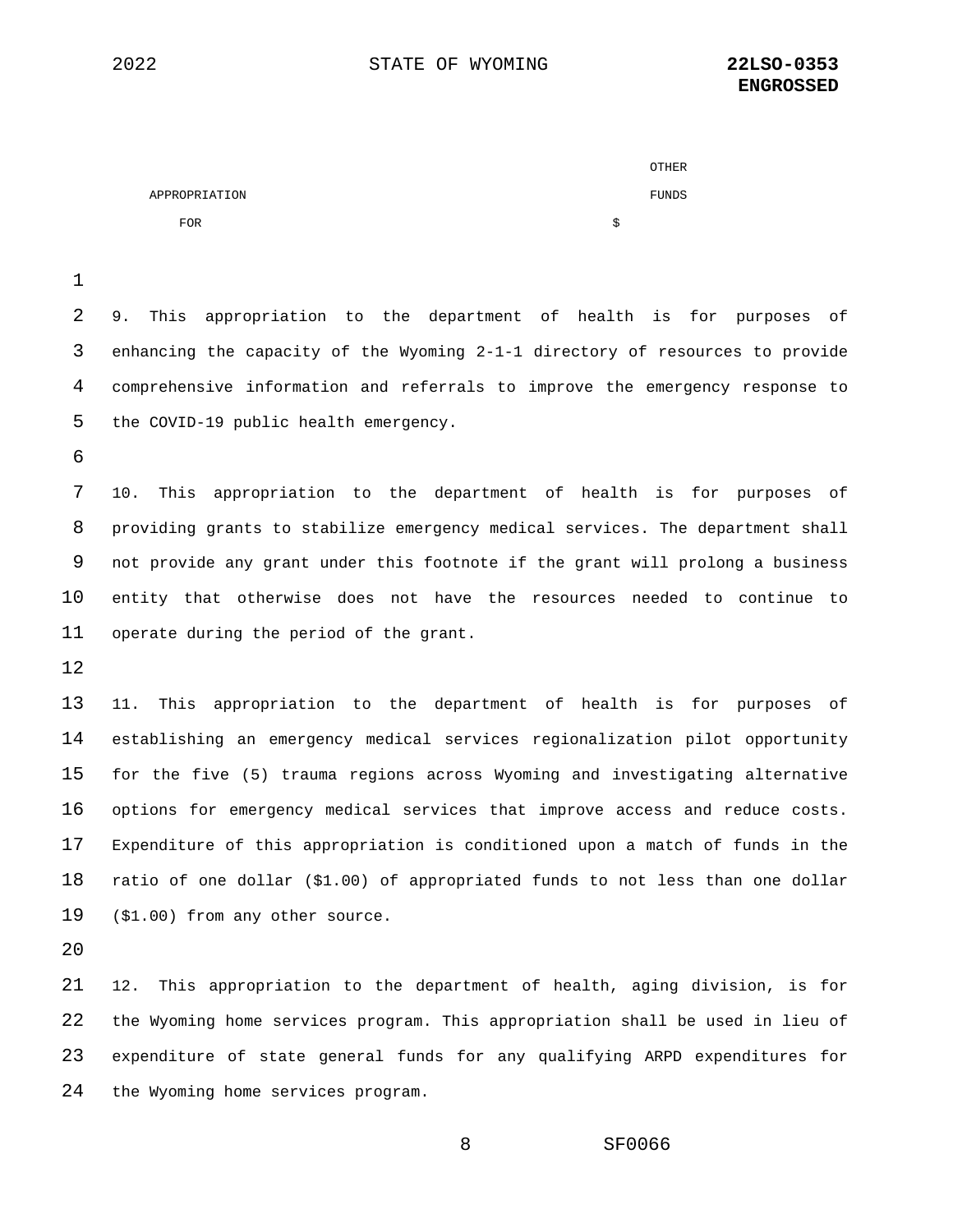|               |   | OTHER |
|---------------|---|-------|
| APPROPRIATION |   | FUNDS |
| <b>FOR</b>    | S |       |

 13. This appropriation to the department of health is for purposes of providing grants to health and human services providers to improve existing infrastructure and to provide financial relief to providers who are at imminent risk of closure. Grants shall be distributed to providers as determined by the department.

 14. This appropriation to the department of family services is for crisis beds and stabilization services, provided that the department shall not expend funds from this total appropriation to support the overall capacity of residential and group home beds in excess of the number of certified beds on January 1, 2020.

 15. This appropriation to the Wyoming community college commission is for the Wyoming investment in nursing program. Notwithstanding the source of funding for this appropriation, it is the intent of the legislature that the standard budget of the Wyoming investment in nursing program within the Wyoming community college commission be requested from state general funds for the immediately succeeding fiscal biennium.

 16. (a) This appropriation to the office of state lands and investments is for purposes of providing grants for qualifying health and human services infrastructure and capital construction investments. Grants from this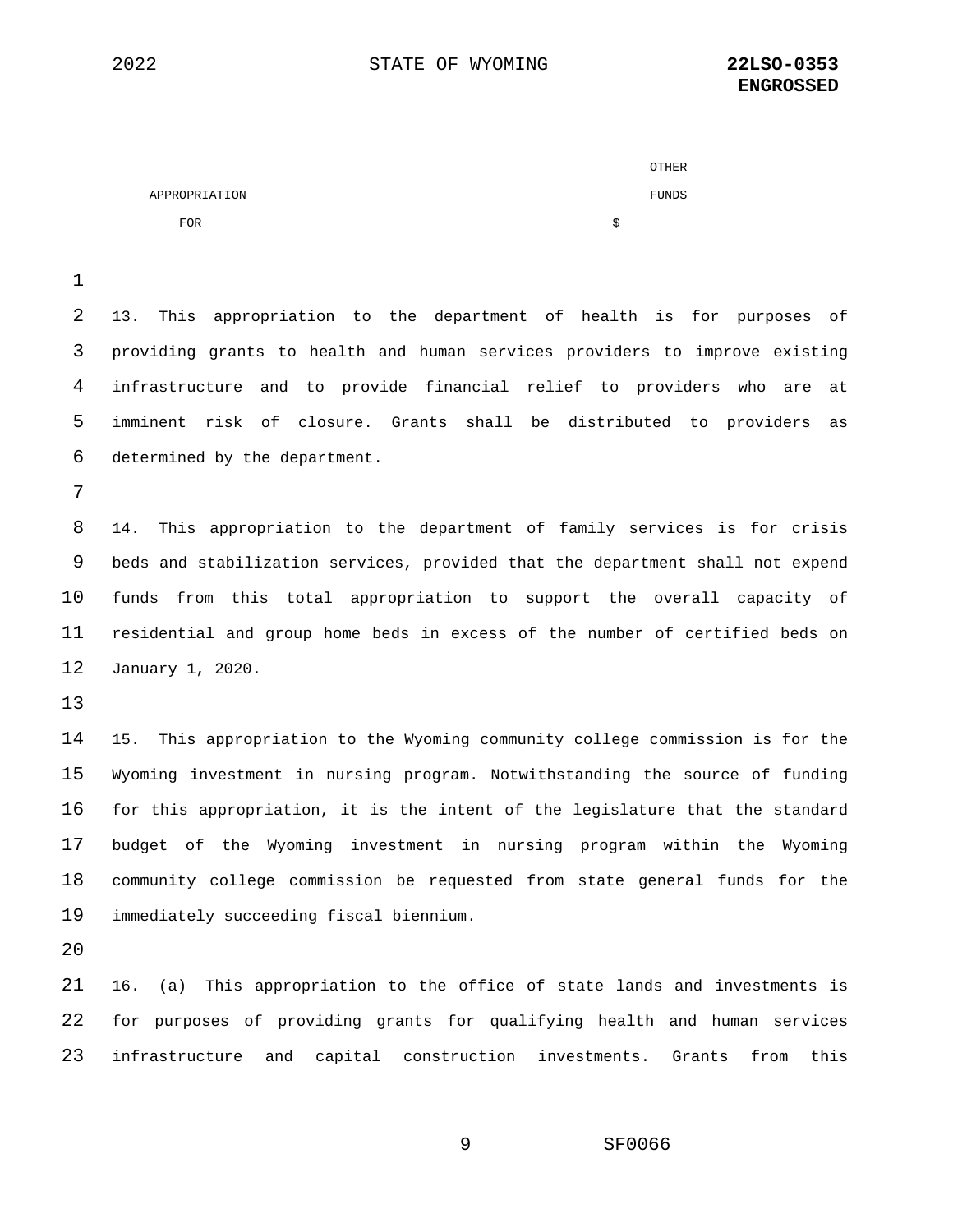|               | <b>OTHER</b> |  |
|---------------|--------------|--|
| APPROPRIATION | FUNDS        |  |
| <b>FOR</b>    | Ŝ            |  |

| $\mathbf 1$ | appropriation shall be determined by the state loan and investment board. The   |
|-------------|---------------------------------------------------------------------------------|
| 2           | following conditions shall apply to all grants provided under this footnote:    |
| 3           |                                                                                 |
| 4           | The maximum grant for any single project shall be seven<br>(i)                  |
| 5           | million five hundred thousand dollars (\$7,500,000.00);                         |
| 6           |                                                                                 |
| 7           | (ii) A needs analysis determination shall be conducted by the                   |
| 8           | state loan and investment board and may include a review of the project         |
| 9           | sponsor's financial information, including but not limited to revenue and       |
| 10          | other projections, budgets, financial statements and audits;                    |
| 11          |                                                                                 |
| 12          | (iii) Expenditure of the grant by the recipient is conditioned                  |
| 13          | upon a match of funds in the ratio of one dollar (\$1.00) of grant funds to not |
| 14          | less than one dollar (\$1.00) from any other source, including in-kind          |
| 15          | contributions to the project, except that the state loan and investment board   |
| 16          | may modify this matching requirement upon determination of need as provided in  |
| 17          | paragraph (a)(ii) of this footnote.                                             |
| 18          |                                                                                 |

 (b) Of this appropriation to the office of state lands and investments, seven million dollars (\$7,000,000.00)ARPD shall be for the purpose of providing grants to community health center regional crisis stabilization facilities and women's substance use disorder facilities.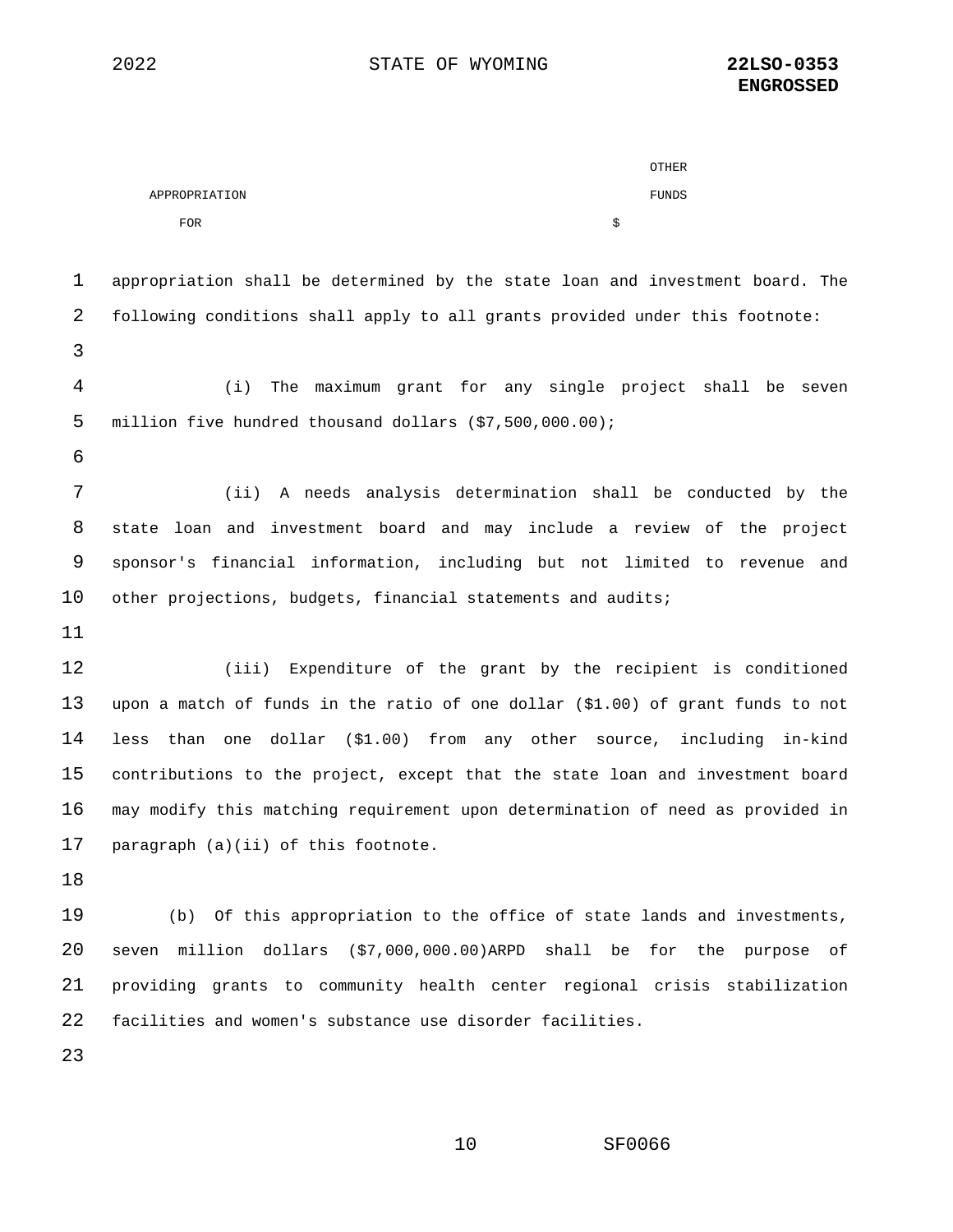|               | <b>OTHER</b> |
|---------------|--------------|
| APPROPRIATION | FUNDS        |
| <b>FOR</b>    |              |

 17. This appropriation to the office of state lands and investments is for administrative costs and merit based allocations of competitive grant funding to cities, counties and tribal governments to address the COVID-19 public health emergency or its negative economic impacts. Applications for eligible water and wastewater projects shall receive a lower priority from this appropriation than other eligible applications. Subject to the limitations provided in this footnote, the allocations of the competitive grant funding shall be determined by the state loan and investment board.

 18. (a) This appropriation to the office of state lands and investments is for the allocation of competitive grant funding to cities, counties and tribal governments for eligible water and wastewater projects. The allocation of the competitive grant funding shall be determined by the state loan and investment board. The following conditions shall apply to all grants provided under this footnote:

 (i) The maximum grant for any single project shall be four million five hundred thousand dollars (\$4,500,000.00);

 (ii) Expenditure of the grant by the recipient is conditioned upon a match of funds in the ratio of eighty-five cents (\$0.85) of grant funds to not less than fifteen cents (\$0.15) from matching funds provided by the project sponsor.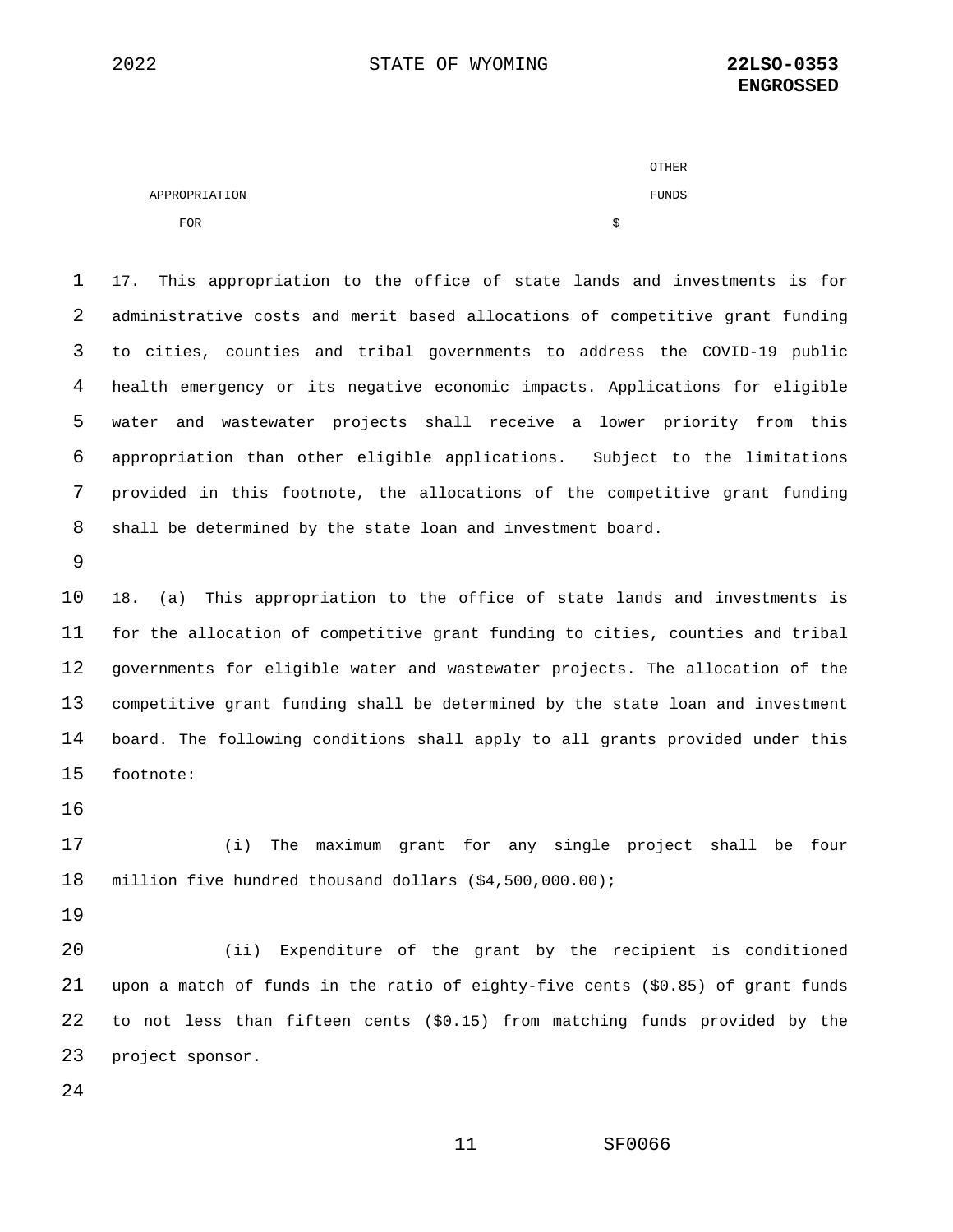|               | <b>OTHER</b> |
|---------------|--------------|
| APPROPRIATION | FUNDS        |
| <b>FOR</b>    | Ŝ            |

 (b) If 2022 House Bill 0006 is enacted into law, this appropriation shall not be effective.

 19. This appropriation to the University of Wyoming is for the family medical residency program.

 20. This appropriation to the University of Wyoming WWAMI medical education program is to be expended solely for student tuition and fees if determined in writing by the Wyoming attorney general to be permissible under state and federal law. The Wyoming attorney general's written determination shall be provided to the state auditor's office before funds are released for the university from this appropriation.

 21. This appropriation to the department of corrections is for purposes of resolving the substance use disorder treatment backlog created by the COVID-19 public health emergency.

 22. (a) This appropriation to the Wyoming business council is for purposes of increasing broadband connectivity to improve access to and meet the increased need for reliable high-speed internet service. Of this appropriation, expenditure of fifteen million dollars (\$15,000,000.00)ARPD is conditioned upon a match of funds in the ratio of one dollar (\$1.00) of appropriated funds to not less than one dollar (\$1.00) of private sector matching funds from project participants. It is the intent of the legislature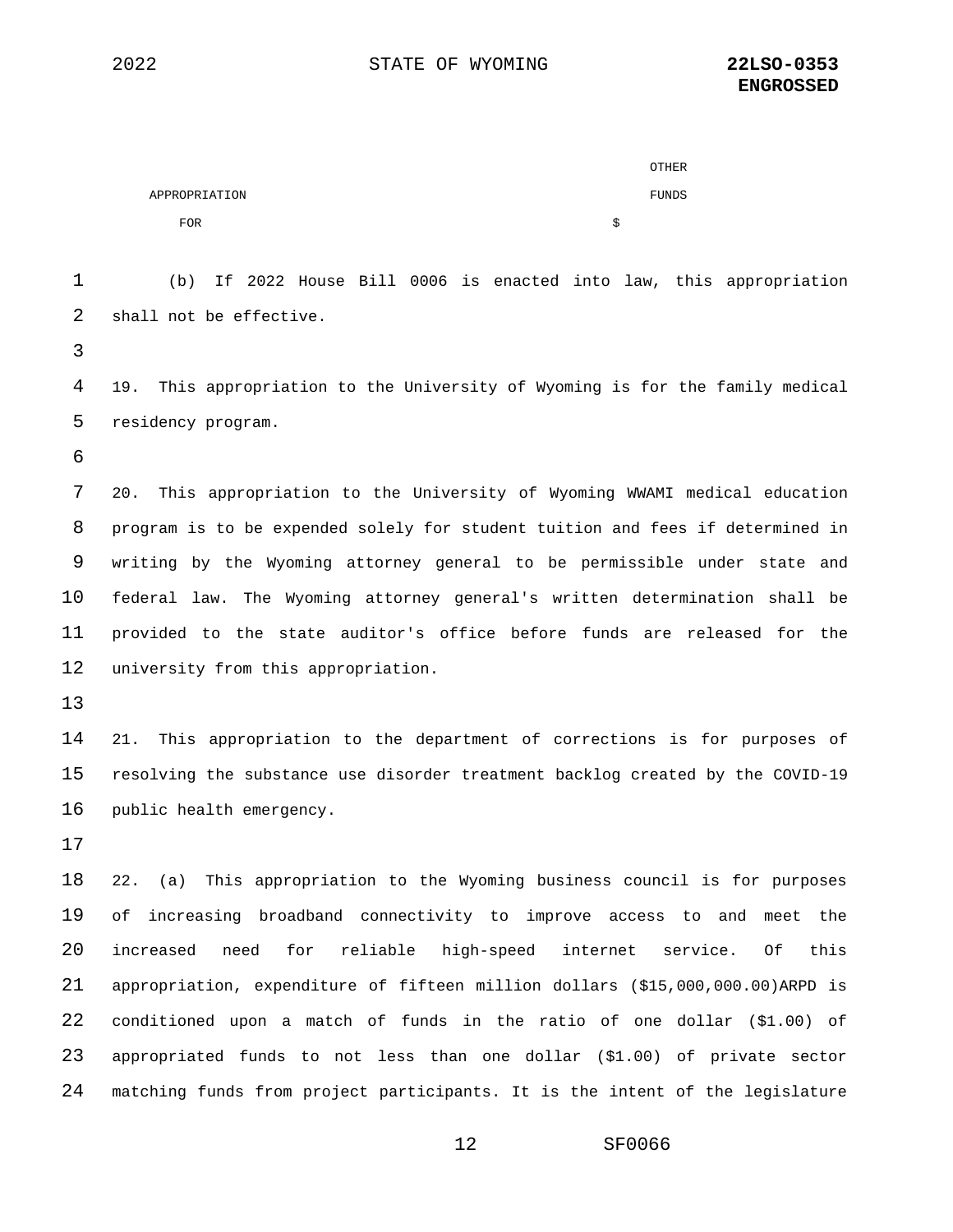|               |        | OTHER |
|---------------|--------|-------|
| APPROPRIATION |        | FUNDS |
| <b>FOR</b>    | e<br>ю |       |

 that this appropriation leverage additional federal funds for broadband connectivity under the Infrastructure Investment and Jobs Act, P.L. 117-58 to the maximum extent possible and not less than one dollar (\$1.00) of appropriated funds to four dollars (\$4.00) of federal matching funds. Matching funds expended from this appropriation shall be distributed and expended in accordance with the following:

 (i) The Wyoming business council shall give priority to projects that:

 (A) Increase competition and availability of broadband services available in Wyoming rural unserved and underserved areas and in Wyoming cities, towns and counties that lack competition in broadband services. In prioritizing projects under this subparagraph, the council shall promulgate rules to permit a reasonable overlap of existing broadband infrastructure if the overlap enhances the competitiveness of broadband services available to consumers to be served by the project.

 (ii) For middle-mile broadband projects as defined by W.S. 9-12-1501(h)(ii) that have received or expended funds from this appropriation, the Wyoming business council shall require middle-mile broadband project recipients to allow last-mile broadband providers access to those middle-mile conduits at a reasonable rate as determined by the council;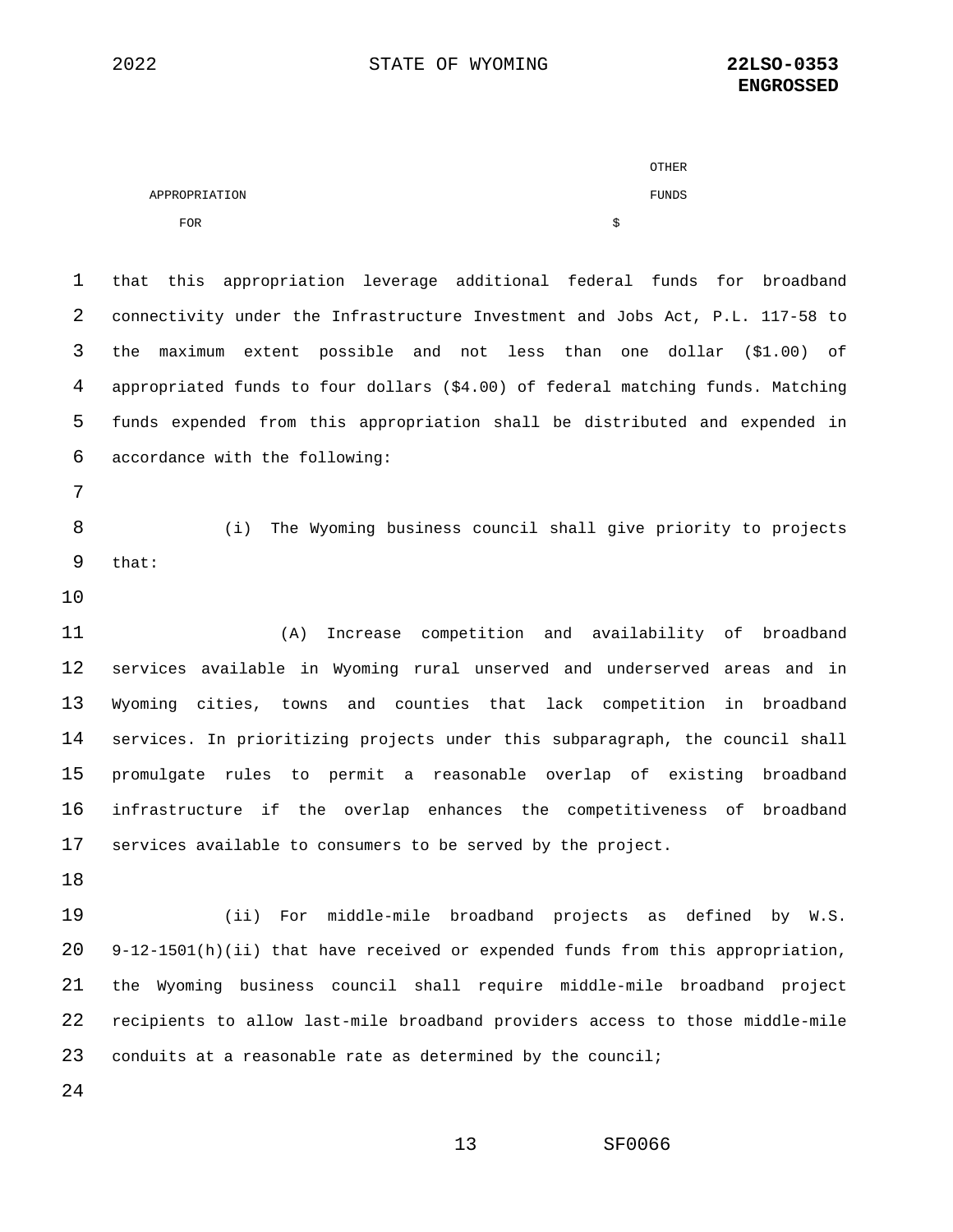|               | <b>OTHER</b> |
|---------------|--------------|
| APPROPRIATION | FUNDS        |
| <b>FOR</b>    | Ŝ            |

 (iii) If a recipient of funds from this appropriation cannot agree with another provider on allowing access or in setting a reasonable rate as required by this subsection, the recipient or provider may petition the public service commission for a hearing in accordance with the Wyoming Administrative Procedure Act and with rules of the commission. 23. This appropriation to the supreme court is for the implementation of electronic filing of court documents in the Wyoming circuit courts and for associated maintenance and support as a mechanism to employ technology to limit the number of members of the public who are present in courthouses as a mitigation strategy to slow the spread of COVID-19. 24. This appropriation to the supreme court is for purposes of implementing COVID-19 mitigation measures including, but not limited to acquisition of personal protective equipment to slow the spread of COVID-19. 25. This appropriation to the department of transportation is to provide aid to commercial air providers to mitigate financial hardship, including supporting payroll costs, lost pay and benefits for returning employees, support of operations and maintenance of existing equipment and facilities. 26. This appropriation to the department of health is to procure twenty-four (24) hours per day suicide prevention services.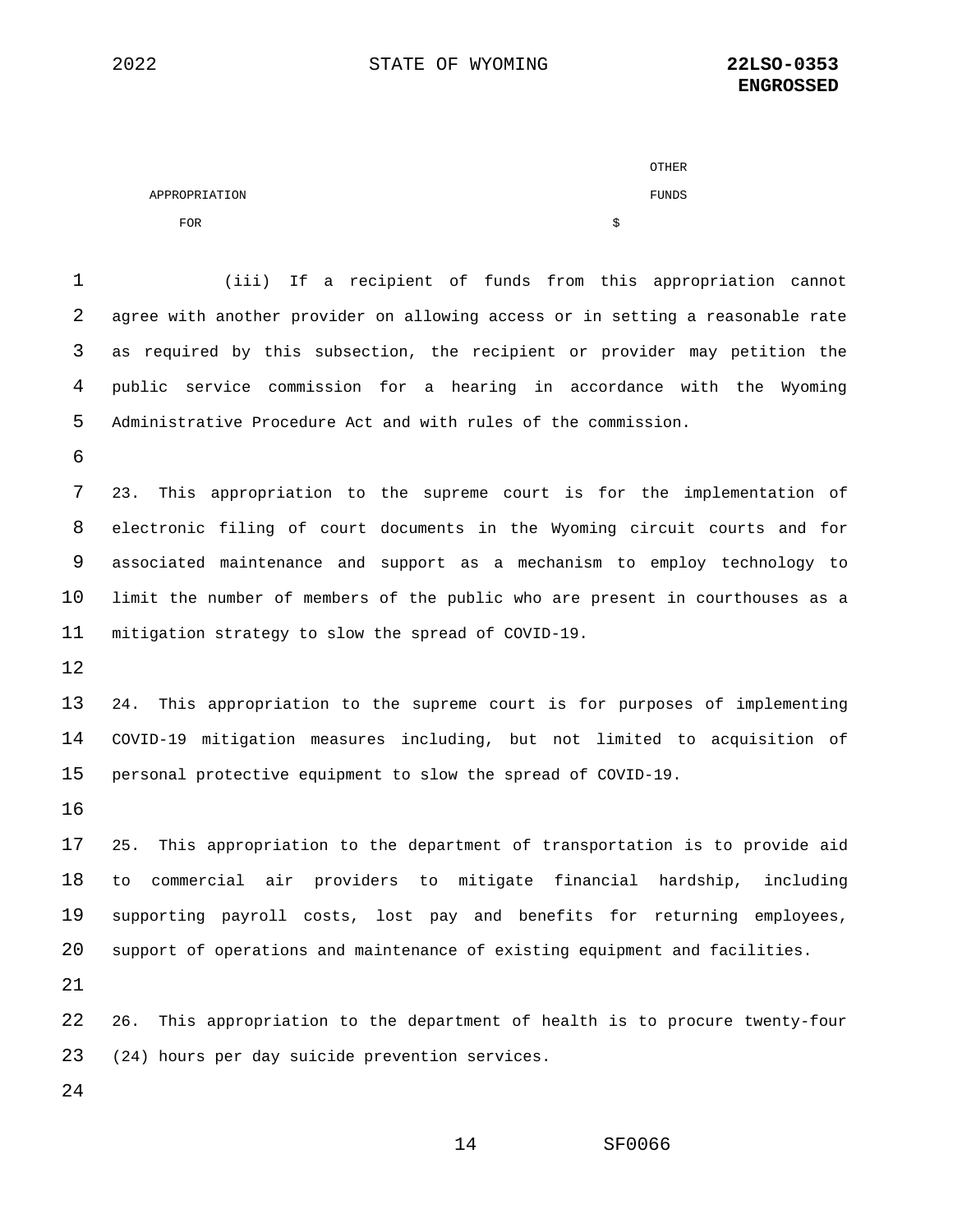|               | OTHER |
|---------------|-------|
| APPROPRIATION | FUNDS |
| <b>FOR</b>    |       |

 27. (a) This appropriation to the department of health is for purposes of providing grants to rural health clinics. The following conditions shall apply to this appropriation:

 (i) Up to thirteen million dollars (\$13,000,000.00)ARPD may be expended to provide grants related to costs incurred by rural health clinics; (ii) Not less than two million dollars (\$2,000,000.00)ARPD shall be expended to provide grants for rural telehealth pilot projects.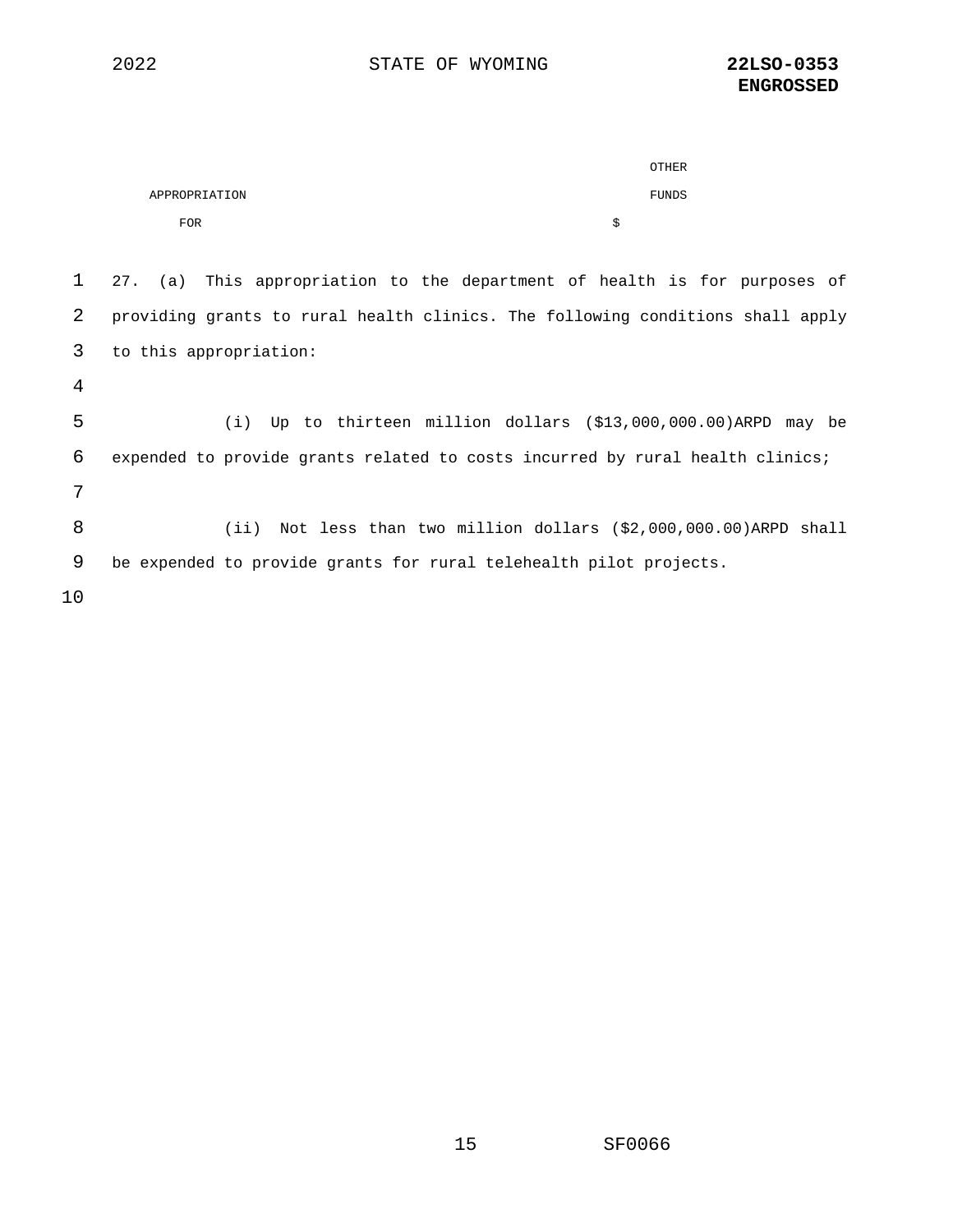2022 STATE OF WYOMING **22LSO-0353**

1 **Section 3.**  2 3 (a) Funds appropriated under this act may be expended or 4 obligated by the executive branch or judicial branch subject to 5 the following conditions: 6 7 (i) It is the intent of the legislature that the 8 appropriations in this act not be included in the respective 9 agencies' standard budget for the immediately succeeding fiscal 10 biennium, unless otherwise specifically provided; 11 12 (ii) The appropriations in this act shall not be 13 revised, changed, redistributed or increased pursuant to W.S. 14 9-2-1005(b)(ii) and (iii); 15 16 (iii) The appropriations in this act shall not be 17 transferred or expended for any purpose other than the purpose 18 for which they are appropriated. 19 20 (b) No expenditure of funds shall be made under this act 21 except in accordance with state and federal laws, regulations and 22 orders. 23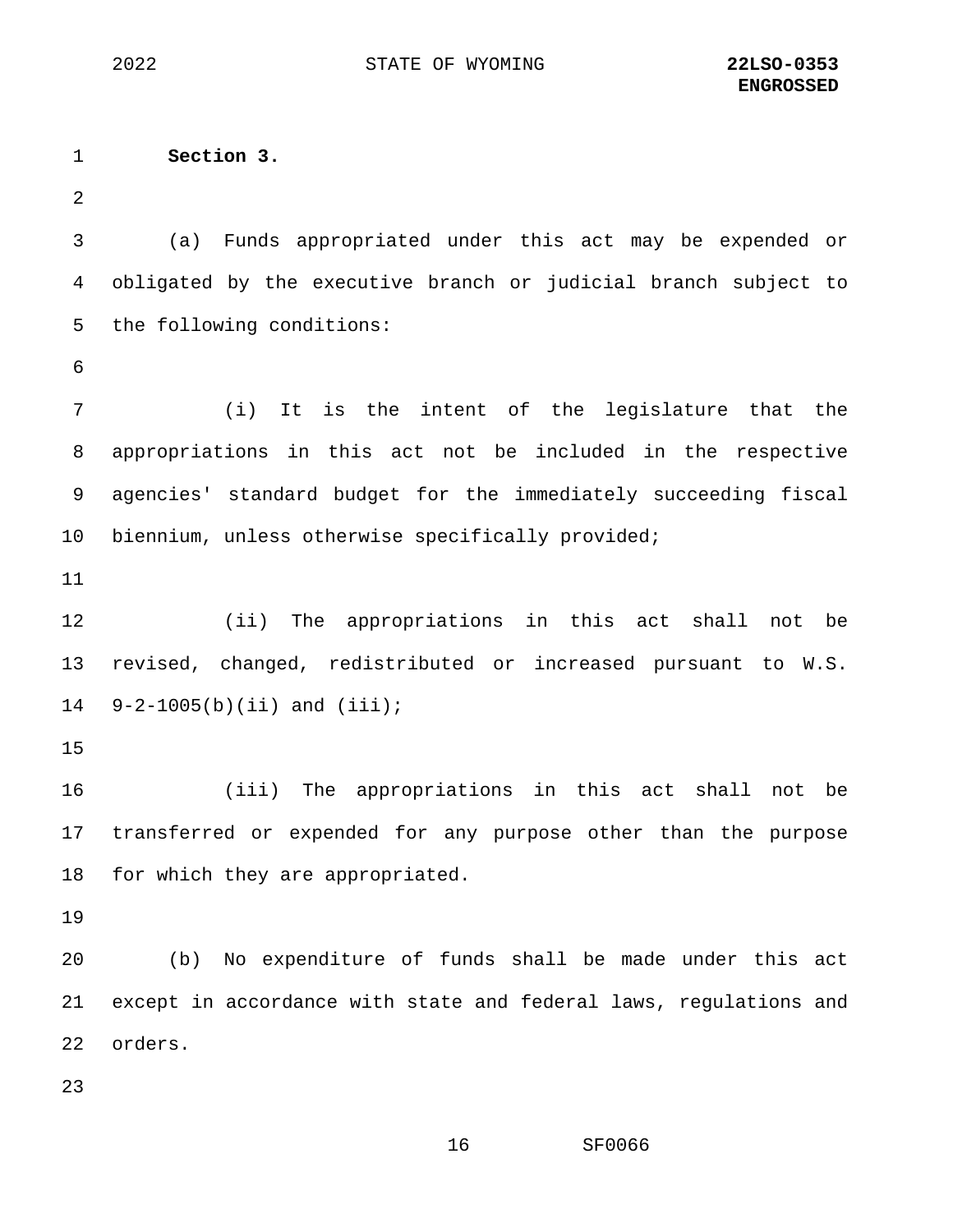1 (c) The governor shall implement reporting requirements on 2 the recipient of any grant, distribution or aid authorized under 3 this act sufficient to comply with all federal reporting 4 requirements.

5

6 (d) The governor is authorized to establish by order or 7 rule emergency programs for which funds are appropriated in this 8 act that are consistent with the terms of the American Rescue 9 Plan Act of 2021, P.L. 117-2, and that do not obligate the state 10 to make any expenditure of state funds not appropriated by the 11 legislature. Any emergency program under the authority granted 12 in this act shall expire on December 31, 2026 unless expressly 13 continued by act of the legislature.

14

15 (e) The governor shall report to the joint appropriations 16 committee on a monthly basis on all of the following:

17

18 (i) The aggregate allocation of funds, appropriated in 19 this act, by program;

20

21 (ii) Program expenditures;

22

23 (iii) Grant awards;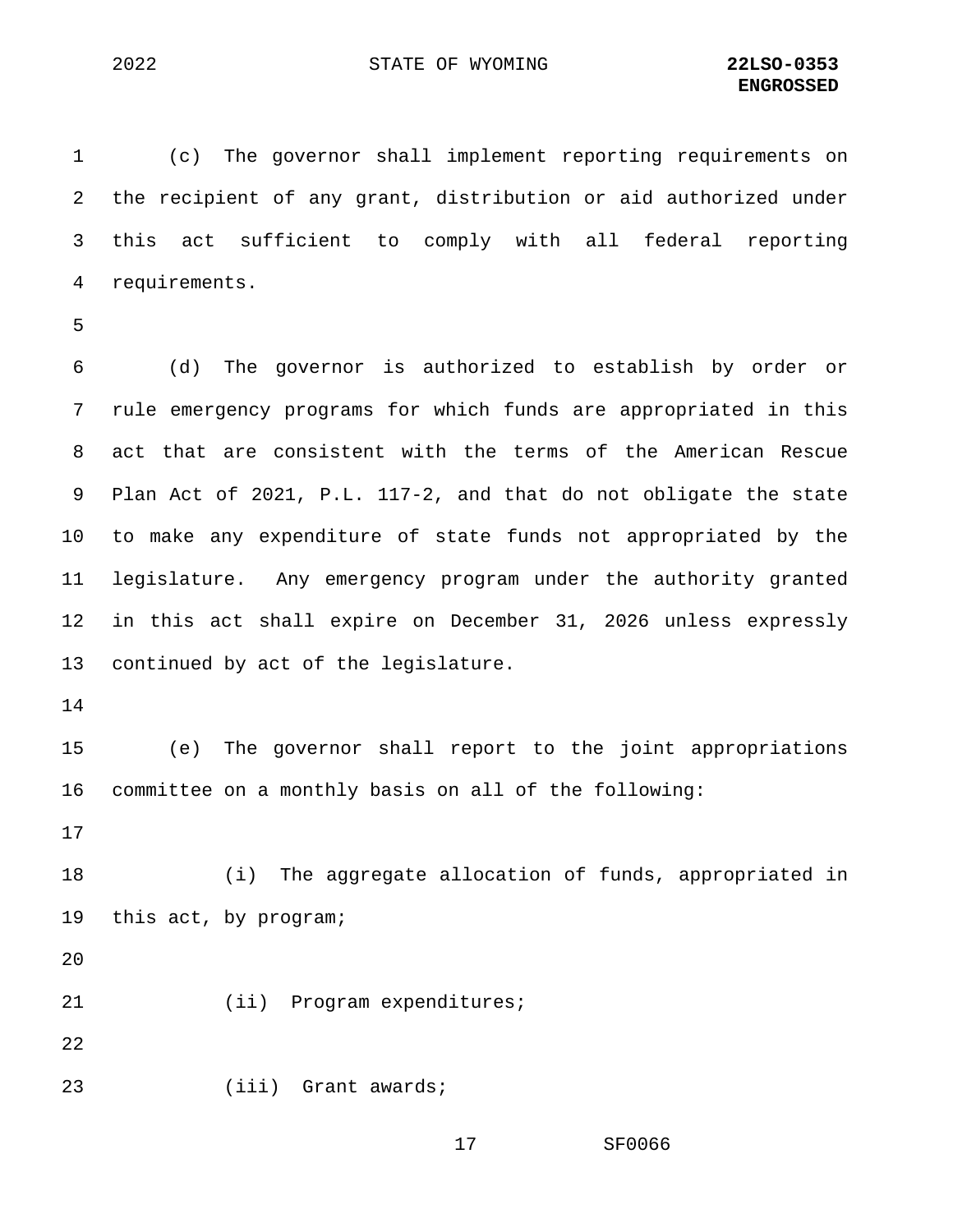1 2 (iv) Grant expenditures. 3 4 **Section 4.** 5

6 (a) Beginning March 27, 2022 and ending December 31, 2026, 7 any American Rescue Plan Act capital project funds that the state 8 applies for and receives, and which are not otherwise 9 appropriated in the 2022 legislative budget session, are 10 appropriated to the office of the governor for purposes that are 11 consistent with this subsection and the terms of the American 12 Rescue Plan Act. In expending any funds appropriated under this 13 subsection, the governor shall give priority to applications for 14 grant funding to library projects and multi-purpose facilities 15 that have been submitted.

16

17 (b) As used in this section, "American Rescue Plan Act 18 capital project funds" means any unexpended, unobligated funds 19 allocated to the state of Wyoming from the American Rescue Plan 20 Act of 2021, P.L. 117-2, Section 604 and that were appropriated 21 in 2021 Wyoming Session Laws, Chapter 166, Section 5(b), as 22 amended by this act.

23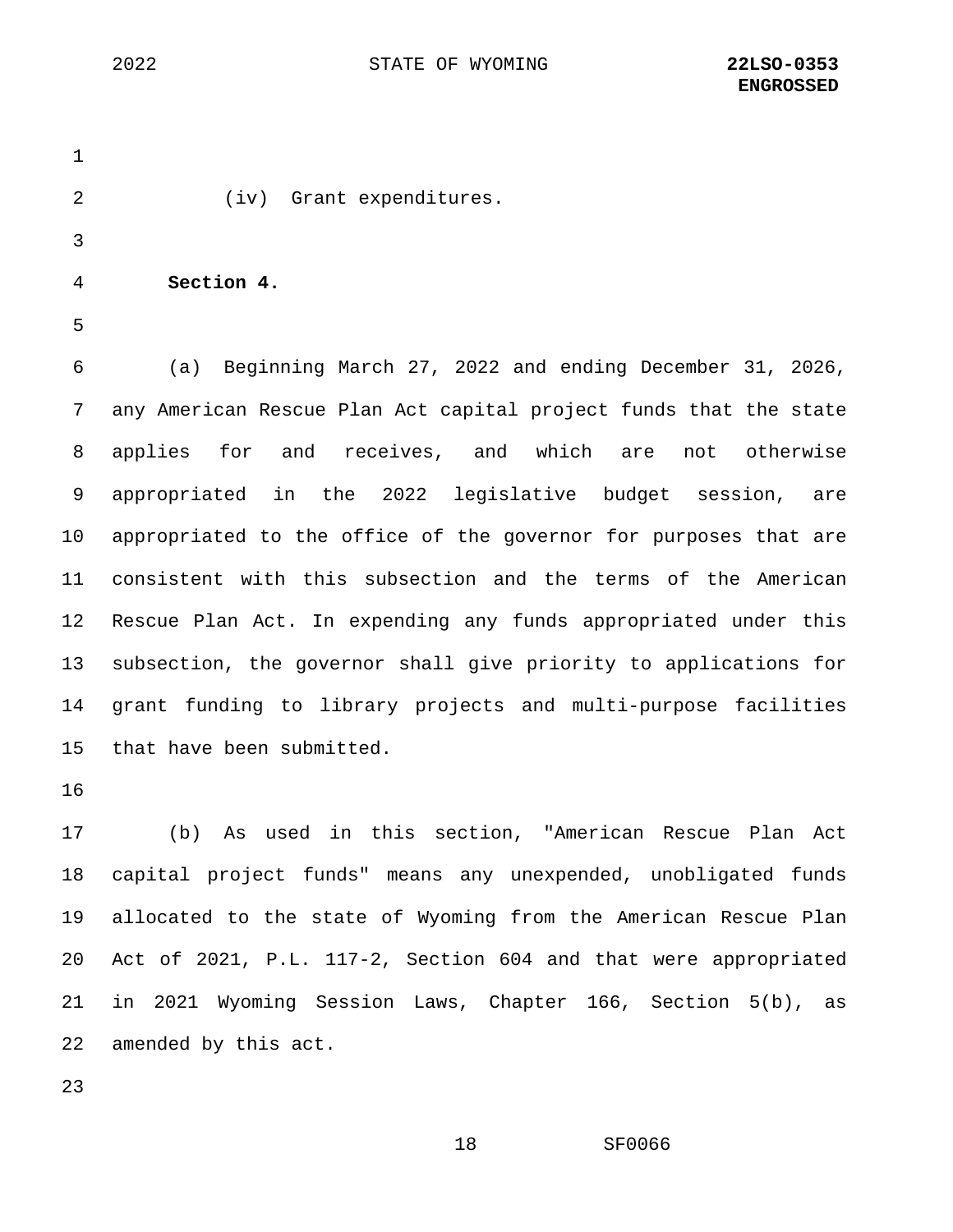1 **Section 5**. 2021 Wyoming Session Laws, Chapter 166, Section 2 4(a)(vi), Section 5(a) and (b)(intro), Section 6(d) and Section 3 7 is amended to read: 4 5 **Section 4.** 6 7 (a) The legislature finds that: 8 9 (vi) In the event that for whatever reason, 10 the legislature does not enact further legislation to 11 appropriate federal funds from the American Rescue 12 Plan Act or the CARES Act by for the period beginning 13 September 1, 2021 and ending March 26, 2022, the 14 governor is authorized by the terms of this act to 15 implement programs as specified to expend these funds. 16 17 **Section 5.** 18 19 (a) To carry out the expenditure of federal 20 funds authorized by subsection (b) of this section 21 through March 26, 2022, the governor is authorized to 22 establish by order or rule any emergency program that 23 is consistent with the terms of this act and the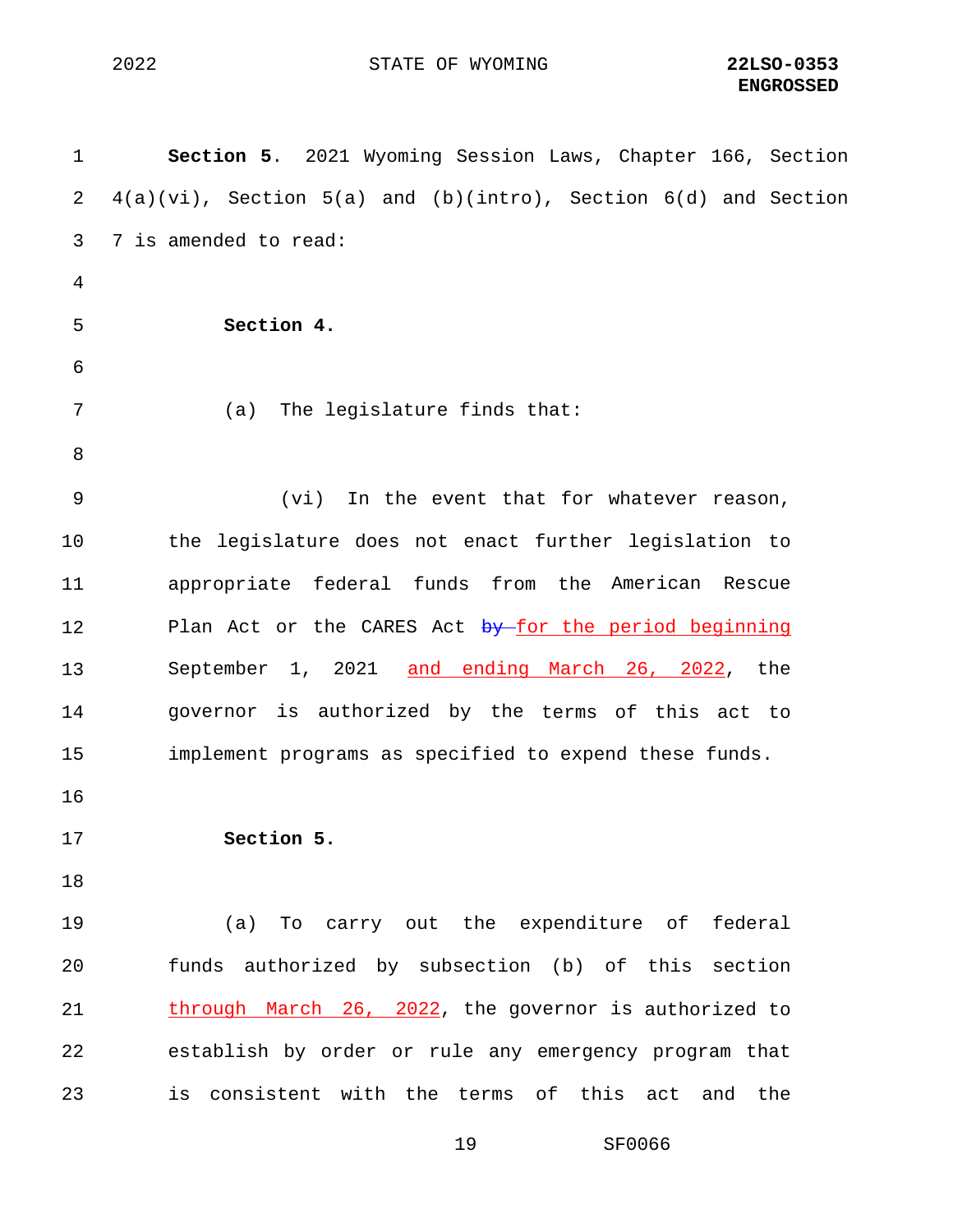1 federal gift, grant or appropriation if the program 2 can be fully supported by federal funds appropriated 3 under this act or other existing appropriations and 4 does not obligate the state to any expenditure of 5 State funds not previously appropriated by the 6 legislature. Any emergency program created under the 7 authority granted in this subsection shall expire on 8 December 31, 2024 March 26, 2022 unless expressly 9 continued by act of the legislature.

10

11 (b) Subject to the limitations provided in 12 subsections (c) through (e) of this section, any 13 federal funds provided to the state for COVID-19 14 related purposes including from the American Rescue 15 Plan Act, P.L. 117-2, the Coronavirus Aid, Relief and 16 Economic Security (CARES) Act, P.L. 116-136, or other 17 similarly purposed federal act, that do not accrue to 18 any agency under W.S. 9-2-1006(a) and which are not 19 appropriated within sections 4(a) through (c) of this 20 act are appropriated to the office of the governor for 21 the emergency expenses of government that are 22 consistent with the terms of the federal gift, grant or 23 appropriation and subject to the provisions of this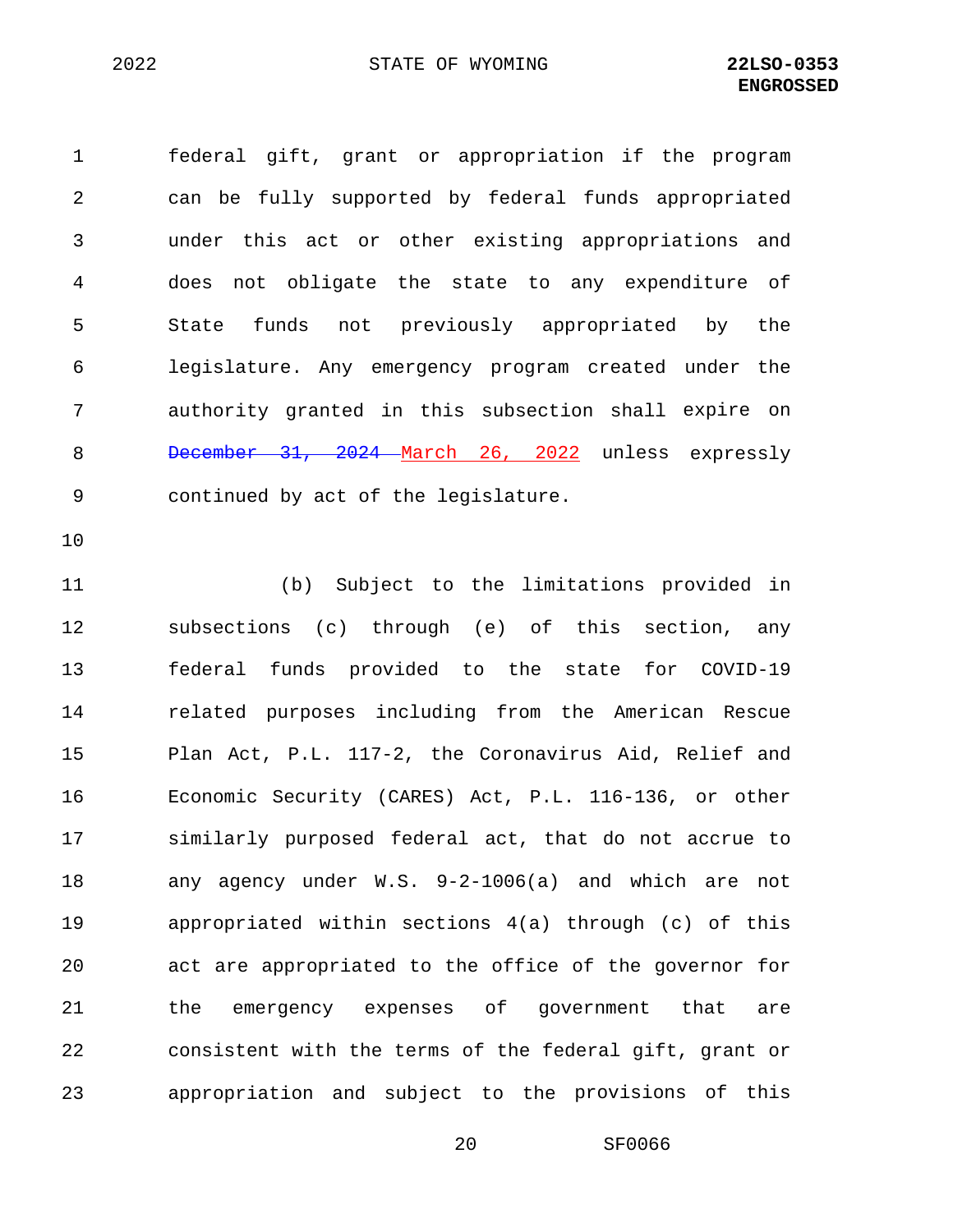1 subsection. This appropriation shall lapse on March 2 26, 2022. In accordance with W.S. 9-4-205(a), this 3 appropriation of federal funds shall be subject to 4 further legislative review and appropriation. This 5 appropriation shall only be expended for the following 6 purposes: 7 8 **Section 6.** 9 10 (d) To the extent not appropriated in subsections 11 (a) through (c) of this section, there is appropriated 12 all unexpended, unencumbered and unobligated funds 13 received by the state of Wyoming to the state auditor 14 from the American Rescue Plan Act of 2021, P.L. 117-2, 15 the Coronavirus Aid, Relief and Economic Security 16 (CARES) Act, P.L. 116-136 or other similarly purposed 17 federal act, including funds originally appropriated 18 in 2020 Wyoming Special Session Laws, Chapter 1, 19 Section 2(b), Chapter 2, Section 4(d) and Chapter 3, 20 Sections 2(h), 3(h) and 4(g). Through March 26, 2022, 21 the governor may transfer funds reappropriated under 22 this section to the state agency or entity designated 23 to approve the project, grant or procurements as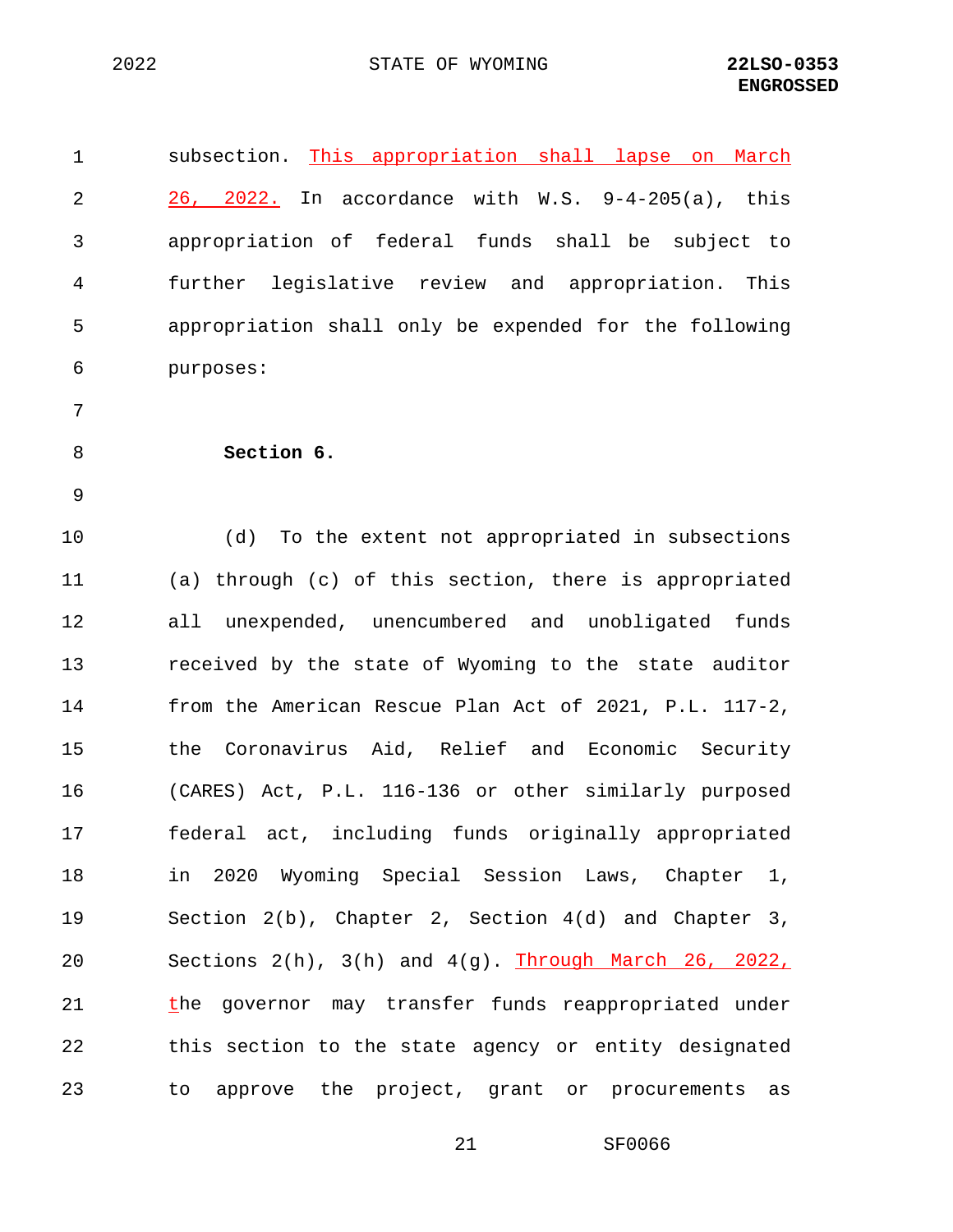1 provided in section 5 of this act. This appropriation 2 shall not be transferred or expended for any purpose 3 except as provided in this subsection. Any unobligated, 4 unexpended funds remaining from this appropriation 5 upon the expiration of the later of the relevant 6 federal law, related federal legislation, reallocation 7 by the secretary of the United States department of 8 treasury, or any extension granted by the United 9 States department of treasury shall be deposited to the 10 general fund unless otherwise provided by federal law. 11 12 **Section 7.** Except as provided in this section, 13 the governor at all times retains the authority to 14 expend the federal funds in accordance with W.S. 15 9-2-1005(b)(ii) and (g), 9-2-1006(a) and 9-4-206.

 After March 26, 2022, amounts authorized for expenditure by legislative appropriation of federal **funds** provided to the state from the American Rescue Plan Act, P.L. 117-2, shall not be revised, changed, redistributed or increased by the governor except pursuant to legislative enactment.

22